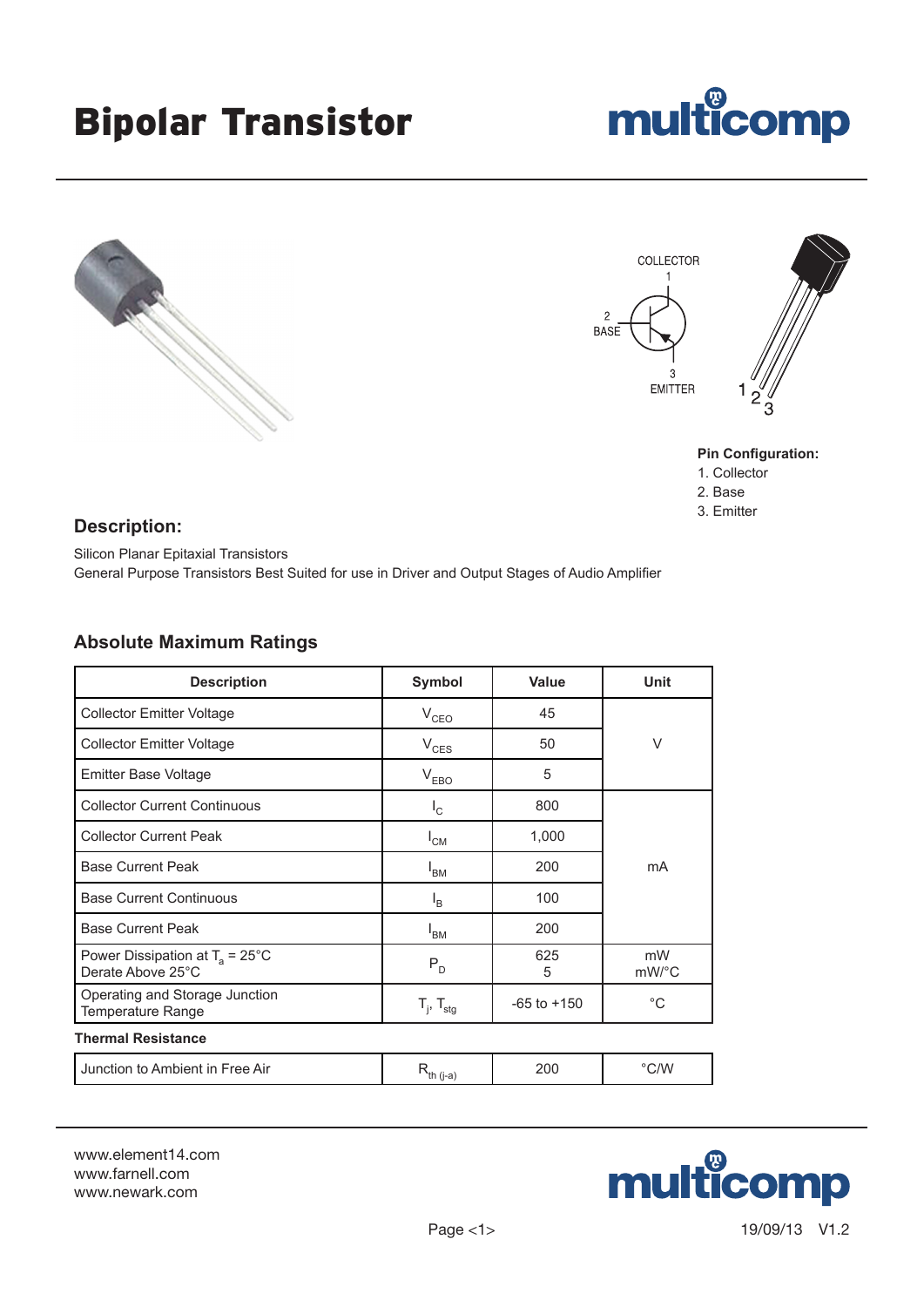

| <b>Description</b>                          | Symbol                                              | <b>Test Condition</b>                                                          | Min. | Max.     | Unit     |  |
|---------------------------------------------|-----------------------------------------------------|--------------------------------------------------------------------------------|------|----------|----------|--|
| <b>Collector Emitter Voltage</b>            | $V_{CEO}$                                           | $I_C = 1 \text{mA}, I_R = 0$                                                   | 45   |          |          |  |
| <b>Collector Emitter Voltage</b>            | $V_{CES}$                                           | $I_c = 100 \mu A$ , $I_E = 0$                                                  | 50   |          | V        |  |
| <b>Emitter Base Voltage</b>                 | $V_{EBO}$                                           | $I_{F} = 10 \mu A, I_{C} = 0$                                                  | 5    |          |          |  |
| <b>Collector Cut off Current</b>            | $^{\mathsf{I}}$ CBO                                 | $V_{CB}$ = 20V, $I_E$ = 0<br>$V_{CB} = 20 V, I_E = 0,$<br>$T_i = 150^{\circ}C$ |      | 100<br>5 | nA<br>μA |  |
| <b>Emitter Cut off Current</b>              | <sup>I</sup> EBO                                    | $V_{FB} = 5V, I_C = 0$                                                         |      | 10       | μA       |  |
| <b>Collector Emitter Saturation Voltage</b> | $^{\star}\mathsf{V}_{\mathsf{CE}}$ (sat)            | $I_C$ = 500mA, $I_B$ = 50mA                                                    |      | 0.7      | $\vee$   |  |
| Base Emitter On Voltage                     | $^{\star}\mathsf{V}_{\mathsf{BE} \; \mathsf{(on)}}$ | $I_C$ = 500mA, $V_{CE}$ = 1V                                                   |      | 1.2      |          |  |

## Electrical Characteristics (T<sub>a</sub> = 25°C unless otherwise specified)

\*Pulse Test: Pulse Width ≤300ms, Duty Cycle ≤2%.

## Electrical Characteristics (T<sub>a</sub> = 25°C unless otherwise specified)

| <b>Description</b>                  | Symbol   | <b>Test Condition</b>        | Min. | Typ. | Max.                     | Unit |
|-------------------------------------|----------|------------------------------|------|------|--------------------------|------|
| I DC Current Gain                   | $h_{FF}$ | $I_C$ = 100mA, $V_{CE}$ = 1V | 100  | 400  | $\overline{\phantom{a}}$ |      |
| <b>Small Signal Characteristics</b> |          |                              |      |      |                          |      |

| <b>Transistors Frequency</b> |          | $I_C = 10 \text{mA}, V_{CE} = 5V,$<br>$f = 35 \text{MHz}$<br><b>PNP</b> | 100 | MHz |
|------------------------------|----------|-------------------------------------------------------------------------|-----|-----|
| Input Capacitance            | $C_{ib}$ | $V_{BE}$ = 10V, $I_E$ = 0, f = 1MHz<br><b>PNP</b>                       |     | рF  |